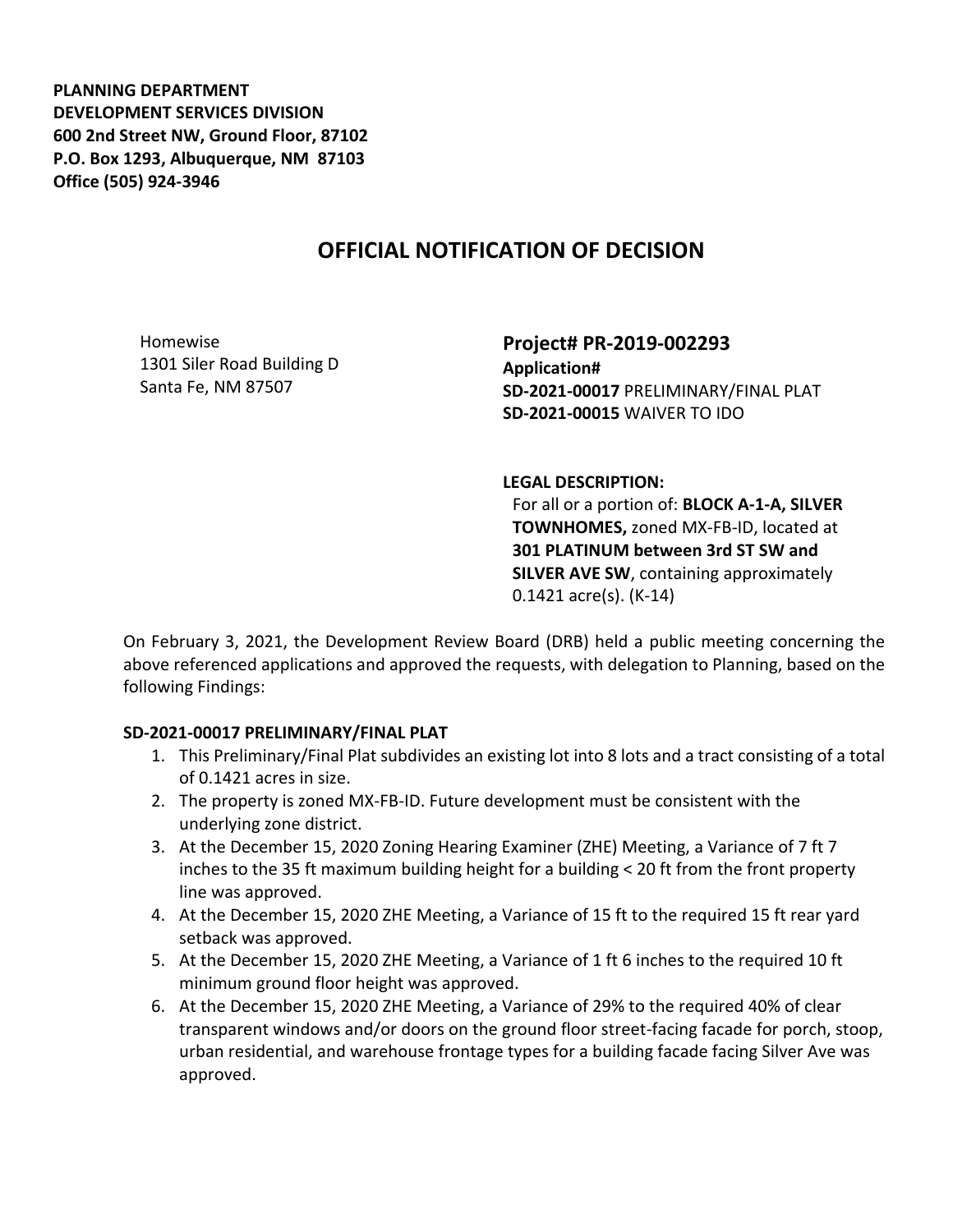### Official Notice of Decision Project # PR-2019-002293 Applications# SD-2021-00017, SD-2021-00015 Page 2 of 3

- 7. At the December 15, 2020 ZHE Meeting, a Variance of 1% to the required 40% of clear transparent windows and/or doors on the ground floor street-facing facade for porch, stoop, urban residential, and warehouse frontage types for a building facade facing Third St was approved.
- 8. At the December 15, 2020 ZHE Meeting, a Variance of 19% to the required 30% of clear transparent windows and/or doors on each second floor and higher facade facing a public street or alley for a building facade facing Silver Ave was approved.
- 9. At the December 15, 2020 ZHE Meeting, a Variance of 19% to the required 30% of clear transparent windows and/or doors on each second floor and higher facade facing a public street or alley for a building facade facing Nickel Rd was approved.
- 10. At the December 15, 2020 ZHE Meeting, a Variance of 2% to the required 30% of clear transparent windows and/or doors on each second floor and higher facade facing a public street or alley for a building facade facing Third St was approved.
- 11. At the December 15, 2020 ZHE Meeting, a Variance of 5% to the required 30% of clear transparent windows and/or doors on each second floor and higher facade facing a public street or alley for a building facade facing Platinum St was approved.
- 12. The applicant provided the required notice as outlined in the IDO Table 6-1-1.

### **Conditions:**

- 1. Final sign-off is delegated to Planning for the application number to be added to the Plat, the AGIS DXF file, and the MRGCD signature.
- 2. The applicant will obtain final sign off from Planning by April 3, 2021 or the case may be scheduled for the next DRB hearing and could be denied per the DRB Rules of Procedure.

## **SD-2020-00015 WAIVER TO IDO**

- 1. The applicant proposes waivers to the IDO/DPM standard(s) consisting of a waiver of 0.3 feet to the required 10-foot sidewalk width for the existing 9.7-foot sidewalk along Silver Avenue SW and a waiver of 4 feet to the required 10-foot sidewalk width for the existing 6-foot sidewalk along Third Street SW.
- 2. The requests are justified per 14-16-6-6(P)(3) of the IDO. The sidewalks along Silver Avenue SW and Third Street SW are completely constructed with urban infrastructure including all utilities, and the sidewalk's character are consistent with the surrounding neighborhood.
- 3. The applicant provided the required notice as outlined in the IDO Table 6-1-1.

APPEAL: If you wish to appeal this decision, you must do so within 15 days of the DRB's decision or by **FEBRUARY 18, 2021.** The date of the DRB's decision is not included in the 15-day period for filing an appeal, and if the 15<sup>th</sup> day falls on a Saturday, Sunday or Holiday, the next working day is considered as the deadline for filing the appeal.